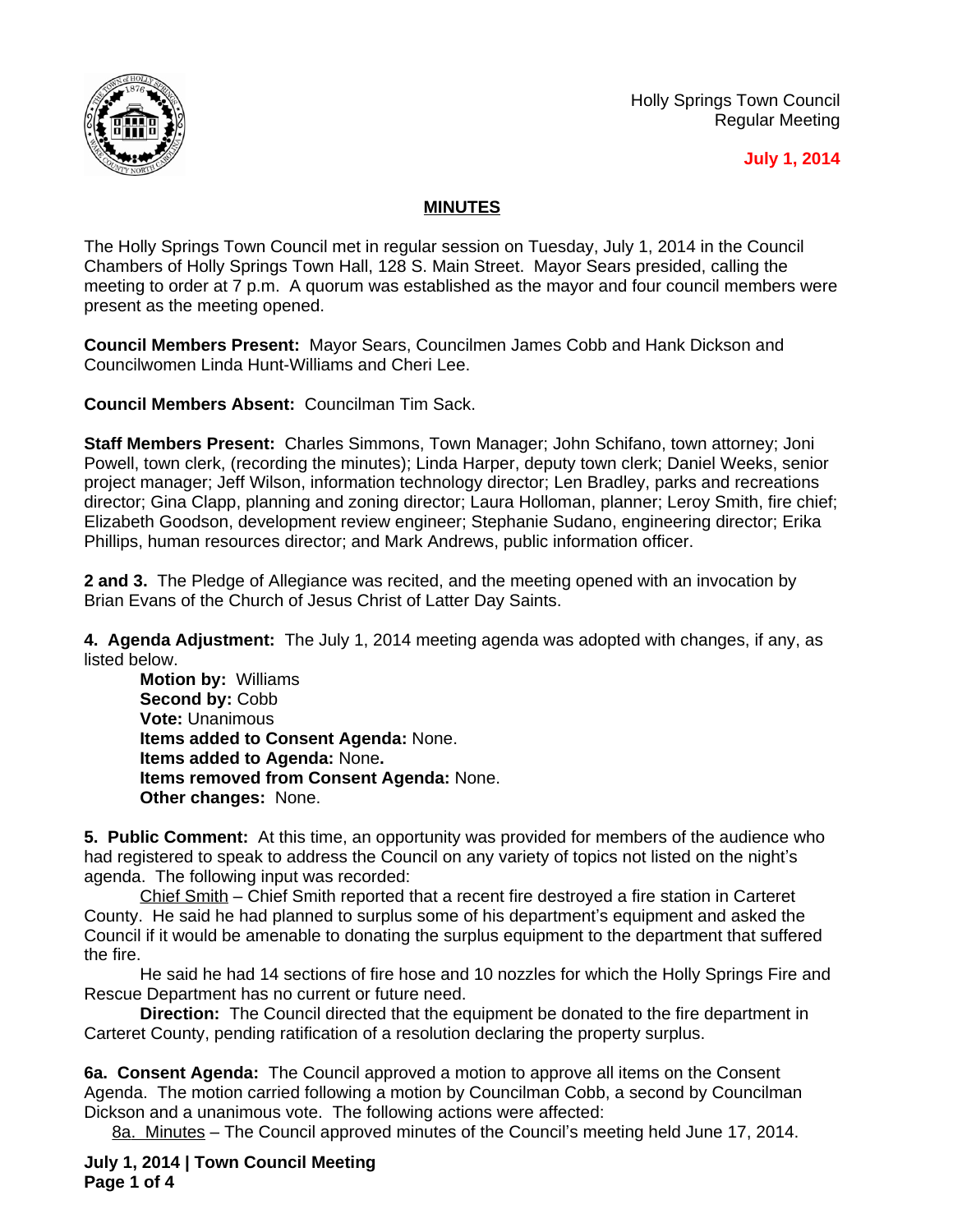8b. Wellness Benefit – The Council approved to reinstate a wellness benefit of eight hours of vacation leave for regular employees upon verification of a comprehensive annual physical exam.

8c. Law Enforcement Center Project -- The Council approved to enter a contract with Stewart-Cooper-Newell Architects for \$103,000 for construction administration and bidding of the project for the Law Enforcement Center project, pending Local Government Commission approval of project financing.

8d. Lawn Maintenance Contract – The Council approved to enter into an addendum contract with Greenscape for \$13,260 to add pump station sites to the existing lawn maintenance contract with the Town.

**7a. 06-MAS-08-A04 for 12 Oaks Phase 4 -** Ms. Holloman said that Twelve Oaks Phase 4 is designated for 22 single-family residential Type D lots (minimum lot size: 12,000 square feet; minimum width: 80 feet; minimum depth: 120 feet.) The smallest lot in Phase 4 is 15,946 square feet, and the largest is 50,197 square feet. There are .8 acres of open space and 12.9 acres in residential lots making the total acreage 13.7 acres for Phase 4.

She said the Twelve Oaks Planned Unit Development consists of 687.35 acres and allows for up to 2,028 total dwelling units. Proposed Phase 4 is comprised of 39 single-family lots (all Type B lots) and no multi-family residential units. The approved PUD plans establishes four single-family lot types: Types A, B, C and D. These lot types range from 4,000 to 12,000 square feet, with Type A's being the smallest and Type D's being the largest.

The proposed amendments are:

- Add an additional 17 lots to the subdivision layout.
- Transition toward a smaller lot type: from a Type D lot (minimum lot size of 12,000 square feet) to a Type B lot (minimum lot size of 7,000 square feet.)
- Revised singular cul-de-sac layout to internal loop road offering central open space to all lots.

She said in addition to meeting all established lot requirements, proposed lots also will have to meet the architectural standards of the Twelve Oaks PUD.

**Action:** The Council approved a motion to approve Preliminary Plan 06-MAS-08-A01 for Twelve Oaks Phase 4 as submitted by Spaulding & Norris Engineering, Project Number 410-02, dated revised 6/6/2014 with the following conditions:

- 1. All previous approval conditions for Twelve Oaks PUD and Twelve Oaks Phase 4 Subdivision Plan will apply to this plan as well
- 2. No fill is permitted in the flood plain for any residential development.
- 3. All environmental permits must be obtained prior to construction drawing approval and/or issuance of a land disturbance permit for the entire project.

**Motion by**: Cobb **Second by**: Williams **Vote**: Unanimous.

**7b. 14-MAS-01 for Twelve Oaks Phase -** Ms. Holloman said that Twelve Oaks, a Planned Unit Development located off of New Hill Road, is requesting the approval of its newest proposed phase, Phase 8. This will be the eighth phase that is being developed, as phase 1, 2, 3A, 4 and 5, 6 and 7 already are approved. Phases 1, 2, and 6 are under construction.

The Twelve Oaks PUD consists of 687.35 acres and allows for up to 2,028 total dwelling units. Proposed Phase 8 is comprised of 122 single-family lots (all Type A lots) and no multi-family residential units. The approved PUD plans establish four single-family lot types: Types A, B, C and D. These lot types range from 4,000 to 12,000 square feet, with Type A's being the smallest and Type D's being the largest.

In addition to meeting all established lot requirements, proposed lots also will have to meet the architectural standards of the Twelve Oaks PUD.

**July 1, 2014 | Town Council Meeting Page 2 of 4**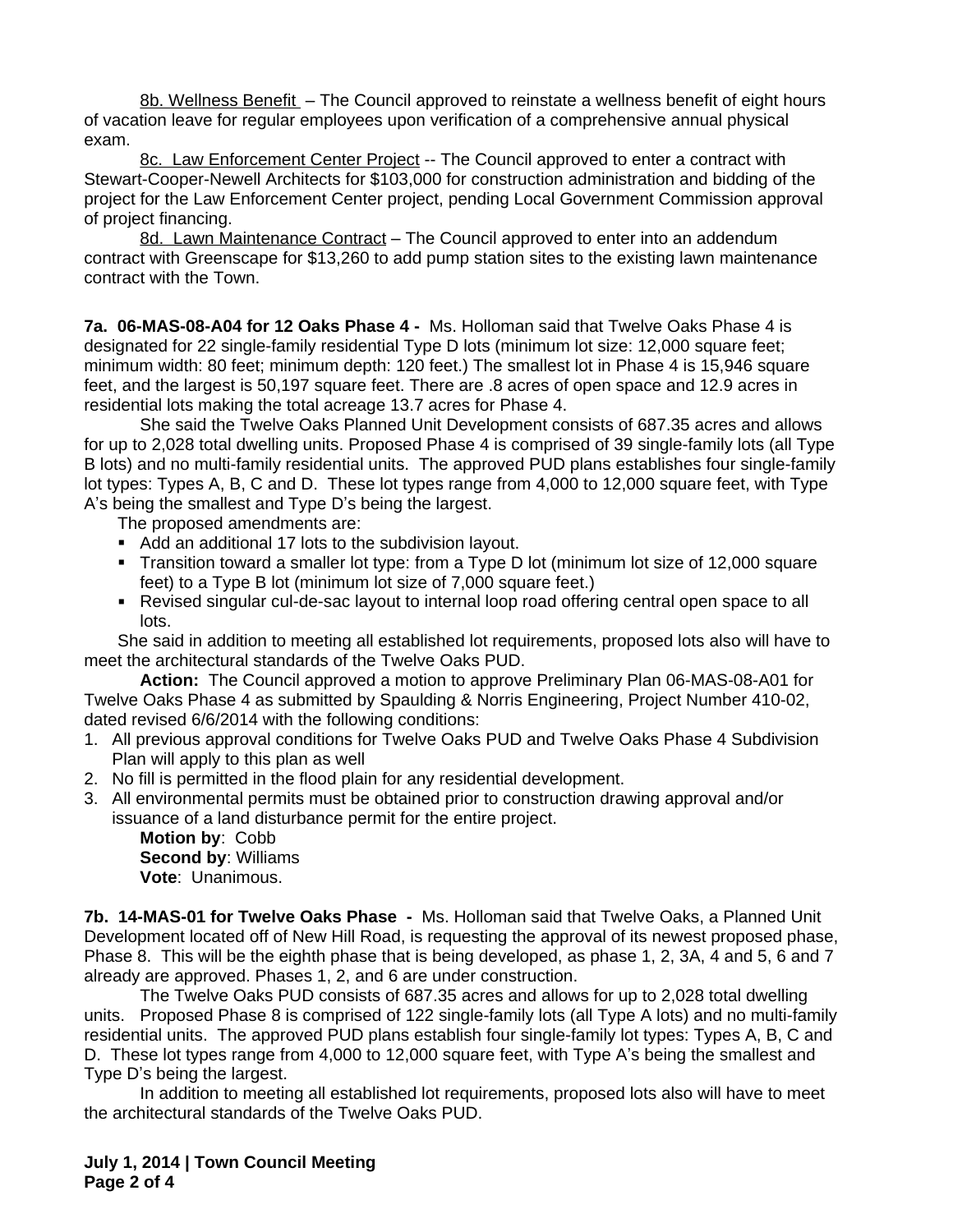Developer representative Tom Spaulding addressed the Council to describe the ranch house plans that are intended for the smaller lots.

**Action:** The Council approved a motion to approve Preliminary Plan 14-MAS-01 for Twelve Oaks Phase 8 as submitted by Spaulding & Norris Engineering, Project Number 410-02, dated revised 4/7/2014 with the following conditions:

1. All previous approval conditions for Twelve Oaks PUD will apply to this subdivision plan. 2. A fee-in-lieu of upgrade will be required for this project for the Pump Station and associated Force Main for lots 1066-1086, 1116-1123, 1168-1181, park lot adjacent to lot 1175 and park lot adjacent to lot 1116.

3. This project will be required to meet the Town of Holly Springs NPDES Ph. II Post Construction Stormwater Ordinance.

4. No fill is permitted in the flood plain for any residential development.

5. 1. The following items must be addressed prior to or with the first construction drawing submittal:

a. All items listed on the Stormwater Submittal Checklist, Form #16003, must be included with the first construction drawing submittal.

b. Any offsite right-of-way needed to construct the road improvements must be dedicated for this project prior to construction drawing submittal

c. Show the approximate force main location when it is known.

d. At the time of construction drawing submittal, a site lighting plan will be required to be submitted to Planning & Zoning for review and approval. Street Trees on all interior streets shall be positioned as to not interfere with any lighting fixtures present or any site distance triangles.

2. Prior to construction drawing approval the following items must be addressed: a. Continue to work with staff on a possible infrastructure reimbursement agreement for this project to possibly include an agreement related to the Force Main located along New Hill Road.

b. All environmental permits must be obtained prior to construction drawing approval and/or issuance of a land disturbance permit for the entire project.

c. Provide draft PCN with all supporting documentation including but not limited to buffer determinations and projected location and impacts to jurisdictional features for the entire project.

d. Approval of Stormwater Management Plan is required prior to issuance of a land disturbance permit or construction drawing approval.

e. Payment of the Stormwater Fee-in-Lieu will be required prior to construction drawing approval.

f. Stormwater sureties are required on this project. A performance surety in the form of a bond, letter of credit or cash is required in the amount of 150% estimated construction cost of the stormwater BMP prior to the preconstruction meeting and a maintenance surety in the form of a cash escrow account in the amount of 35% the actual construction cost of the BMP is required at the end of the performance monitoring period for the project.

**Motion by**: Dickson **Second by**: Cobb **Vote**: Unanimous.

4. **Other Business:** Mayor Sears stressed crosswalk safety.

Councilwomen Williams and Lee asked the status of the pending trespass and tobacco use policies for parks and recreation facilities. Mr. Simmons said staff is preparing ordinances for consideration by the Council on July 15.

Councilwoman Lee asked if a sign could be placed at the turf fields to remind folks that open play is available in the lower field called "The Pit."

**9. Manager's Report:** Mr. Simmons reported on upcoming events.

**July 1, 2014 | Town Council Meeting Page 3 of 4**